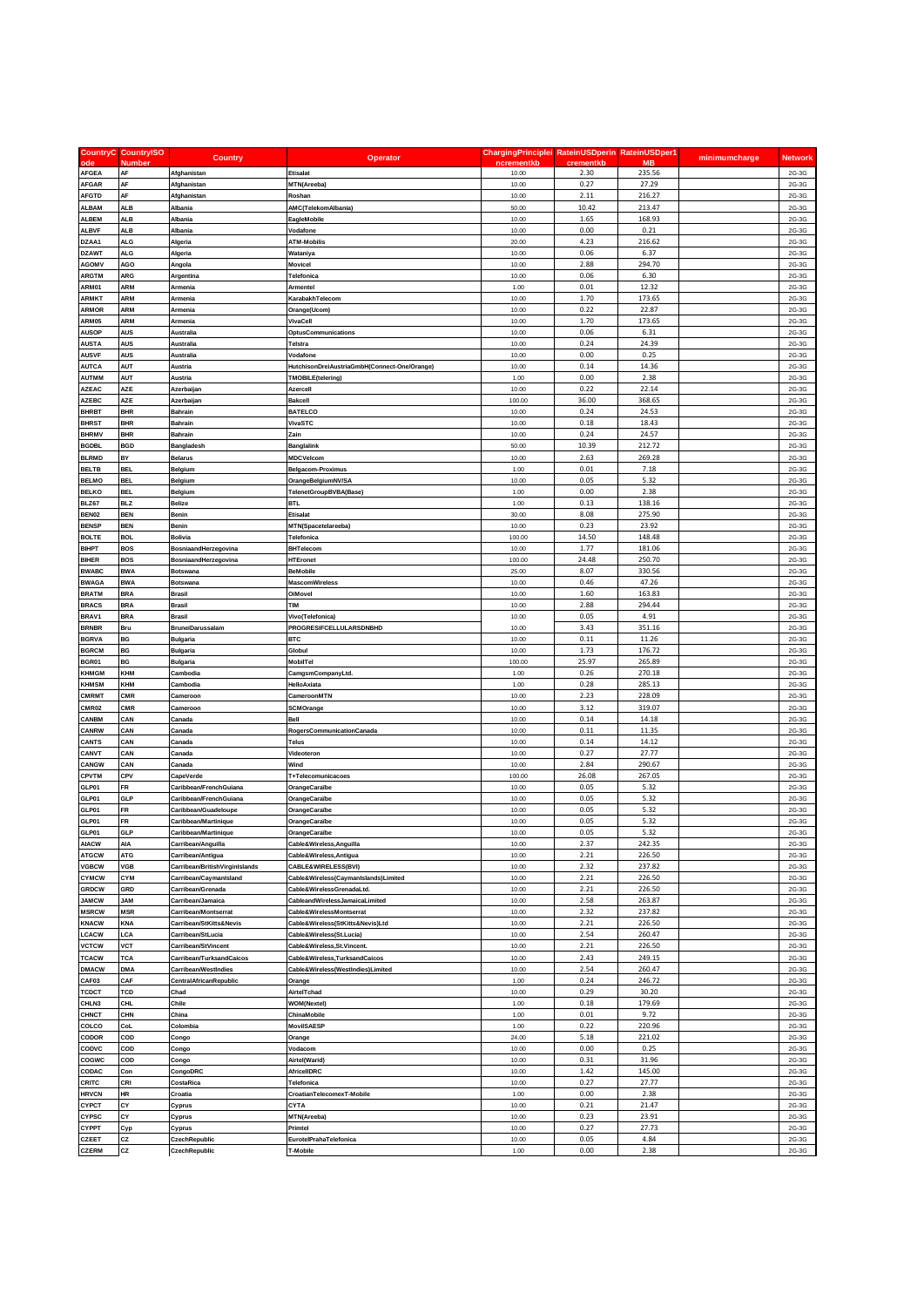| <b>CZECM</b>      | Cze        | CzechRepublic     | Vodafone                                     | 10.00  | 0.00  | 0.22   | 2G-3G |
|-------------------|------------|-------------------|----------------------------------------------|--------|-------|--------|-------|
| <b>DNKHU</b>      | DK         | Denmark           | DenmarkH3G                                   | 10.00  | 0.12  | 11.97  | 2G-3G |
| <b>ONKDM</b>      | DK         | <b>Denmark</b>    | SonofonTelenor                               | 1.00   | 0.26  | 266.53 | 2G-3G |
|                   |            |                   |                                              |        |       |        |       |
| <b>ONKTD</b>      | DK         | Denmark           | TeleDenmarkTDC                               | 1.00   | 0.12  | 124.87 | 2G-3G |
| <b>DNKIA</b>      | DK         | Denmark           | TeliaMobile(sonera)                          | 10.00  | 0.11  | 11.31  | 2G-3G |
| Lailc             | DJI        | Djibouti          | DjiboutiTelecom                              | 10.00  | 4.15  | 424.94 | 2G-3G |
| <b>DOM01</b>      | DO         | DominicanRepublic | OrangeDominicanaSA                           | 50.00  | 11.06 | 226.50 | 2G-3G |
|                   |            |                   |                                              |        |       |        |       |
| <b>OMAC</b>       | DO         | DominicanRepublic | TrilogyDominicana                            | 100.00 | 31.46 | 322.13 | 2G-3G |
| <b>CUAL</b>       | ECU        | <b>ECUADOR</b>    | CorporaciónNacionaldeTelecomunicacionesCNTEP | 10.00  | 0.24  | 24.58  | 2G-3G |
| EGYEM             | EGY        | Egypt             | Etisalat                                     | 10.00  | 0.00  | 0.24   | 2G-3G |
|                   | EGY        |                   |                                              |        |       |        |       |
| <b>GYAR</b>       |            | Egypt             | OrangeEgypt(Mobinil)                         | 10.00  | 0.06  | 6.55   | 2G-3G |
| <b>GYMS</b>       | EGY        | Egypt             | <b>VODAFONE</b>                              | 10.00  | 0.00  | 0.23   | 2G-3G |
| <b>LVTM</b>       | <b>SLV</b> | ElSalvador        | <b>TELEMOVIL</b>                             | 1.00   | 0.17  | 170.63 | 2G-3G |
| <b>SNQHT</b>      | EQU        | EquatorialGuinea  | GreenCom                                     | 10.00  | 0.32  | 32.44  | 2G-3G |
|                   |            |                   |                                              |        |       |        |       |
| <b>STRE</b>       | EE         | Estonia           | ElisaEestiAS(RadiolinjaEesti)                | 100.00 | 10.39 | 106.36 | 2G-3G |
| <b>STEM</b>       | EE         | Estonia           | EMT(TeliaEestiAS)                            | 10.00  | 0.11  | 11.30  | 2G-3G |
| <b>JIDP</b>       | Fij        | Fiji              | Digicel(Fiji)Limited                         | 10.00  | 2.21  | 226.10 | 2G-3G |
|                   | FI         |                   |                                              |        |       |        |       |
| <b>INRL</b>       |            | Finland           | ELISA(Radiolinja)                            | 10.00  | 1.56  | 159.54 | 2G-3G |
| <b>INTF</b>       | FI         | Finland           | Sonera                                       | 10.00  | 0.11  | 11.30  | 2G-3G |
| <b>RAF3</b>       | Fra        | France            | BouyguesTelecom                              | 10.00  | 0.23  | 23.93  | 2G-3G |
| <b>RAFM</b>       |            | France            | FreeMobile                                   | 1.00   | 0.01  | 9.28   | 2G-3G |
|                   |            |                   |                                              |        |       |        |       |
| RAF1              |            | France            | Orange                                       | 10.00  | 0.05  | 5.32   | 2G-3G |
| RAF <sub>2</sub>  |            | France            | SFR                                          | 10.00  | 0.04  | 3.59   | 2G-3G |
| 3AB01             | GAB        | Gabon             | <b>LIBERTIS</b>                              | 10.00  | 3.68  | 376.76 | 2G-3G |
| <b>SMBAC</b>      | GMB        | Gambia            | AfricellLtd.                                 | 10.00  | 1.33  | 136.14 | 2G-3G |
|                   |            |                   |                                              |        |       |        |       |
| SMBQC             | <b>GMB</b> | Gambia            | QcellLimited                                 | 10.00  | 2.39  | 245.05 | 2G-3G |
| <b>SEOMA</b>      | GEO        | Georgia           | Magticom                                     | 10.00  | 2.04  | 208.88 | 2G-3G |
| <b>DEUE2</b>      | D          | Germany           | TelefonicaO2/Viag                            | 10.00  | 0.05  | 4.84   | 2G-3G |
|                   |            |                   |                                              |        |       |        |       |
| DEUD1             | D          | Germany           | T-Mobile(TelekomDeutshland)                  | 1.00   | 0.00  | 2.38   | 2G-3G |
| DEUD <sub>2</sub> | D          | Germany           | VodafoneD2/Mann                              | 10.00  | 0.00  | 0.23   | 2G-3G |
| <b>GHAZN</b>      | GH         | Ghana             | Airtel                                       | 10.00  | 1.49  | 152.90 | 2G-3G |
| <b>SHAGM</b>      | GH         | Ghana             | Glo                                          | 1.00   | 0.23  | 234.05 | 2G-3G |
|                   |            |                   |                                              |        |       |        |       |
| <b>SHAMT</b>      | GH         | Ghana             | MillicomGhanaLimited                         | 10.00  | 3.64  | 372.96 | 2G-3G |
| <b>GHAGT</b>      | GH         | Ghana             | OneTouch(Vodafone)                           | 10.00  | 0.00  | 0.25   | 2G-3G |
| <b>HASC</b>       | GH         | Ghana             | ScancomLimitedMTN                            | 10.00  | 0.28  | 28.86  | 2G-3G |
|                   |            |                   |                                              |        |       |        |       |
| <b>SIBGT</b>      | GIB        | Gibraltar         | Gibtel                                       | 1.00   | 0.21  | 217.95 | 2G-3G |
| <b>GRCCO</b>      | GR         | Greece            | Cosmote                                      | 1.00   | 0.00  | 2.38   | 2G-3G |
| <b>GRCPF</b>      | GR         | Greece            | VodafonePanafon                              | 10.00  | 0.00  | 0.23   | 2G-3G |
| <b>GRCQT</b>      | GR         | Greece            | WINDHELLASTELECOMMUNICATIONSS.A              | 10.00  | 0.11  | 10.90  | 2G-3G |
|                   |            |                   |                                              |        |       |        |       |
| <b>SRLTG</b>      | GRL        | Greenland         | TeleGreenlandA/S                             | 1.00   | 0.16  | 160.43 | 2G-3G |
| <b>STMCM</b>      | <b>GTM</b> | Guatemala         | COMCEL                                       | 1.00   | 0.15  | 151.00 | 2G-3G |
| <b>GINGS</b>      | Gui        | Guinea            | Orange                                       | 70.00  | 15.95 | 233.38 | 2G-3G |
|                   | GNB        |                   |                                              |        |       |        |       |
| <b>GNBSB</b>      |            | GuineaBissau      | BissauMTN                                    | 10.00  | 0.26  | 26.59  | 2G-3G |
|                   | GIN        |                   |                                              |        |       |        | 2G-3G |
| <b>SINAG</b>      |            | GuineaMTN         | GuineaMTN                                    | 10.00  | 0.24  | 24.56  |       |
| <b>INDME</b>      | Hon        | Honduras          | SERCOMHONDURAS, S.A.deC.V.                   | 1.00   | 0.28  | 281.86 | 2G-3G |
|                   |            |                   |                                              |        |       |        |       |
| HND02             | HND        | Honduras          | TelefonicaCeltelTigo                         | 1.00   | 0.17  | 169.12 | 2G-3G |
| HKGHT             | HK         | HongKong          | <b>HKHutchison</b>                           | 1.00   | 0.32  | 324.32 | 2G-3G |
| <b>IKGSM</b>      | HK         | HongKong          | <b>HKSmartoneVodafone</b>                    | 10.00  | 3.17  | 324.32 | 2G-3G |
|                   | HK         |                   |                                              | 10.00  | 3.17  | 324.32 | 2G-3G |
| <b>IKGTC</b>      |            | HongKong          | HongKongCSLLimited                           |        |       |        |       |
| <b>IUNH1</b>      | H          | Hungary           | Pannon(Telenor)                              | 100.00 | 23.37 | 239.30 | 2G-3G |
| HUNH2             | H          | Hungary           | T-Mobile(Westel)                             | 1.00   | 0.00  | 2.38   | 2G-3G |
| <b>HUNVR</b>      | H          | Hungary           | Vodafone                                     | 10.00  | 0.00  | 0.24   | 2G-3G |
|                   | IS         |                   | Nova                                         |        |       |        |       |
| <b>SLNO</b>       |            | Iceland           |                                              | 1.00   | 0.02  | 21.26  | 2G-3G |
| ND01              | IND        | India             | Aircel                                       | 10.00  | 2.21  | 226.03 | 2G-3G |
| <b>NDRM</b>       | IND        | India             | RelianceTelecomLtd.(M.P)                     | 10.00  | 2.21  | 226.03 | 2G-3G |
| <b>NDT0</b>       | IND        | India             | Tata                                         | 10.00  | 2.21  | 226.03 | 2G-3G |
|                   |            |                   | Axis                                         |        |       |        |       |
| <b>DNLT</b>       | IDN        | Indonesia         |                                              | 1.00   | 0.21  | 216.86 | 2G-3G |
| <b>DNSL</b>       | IDN        | Indonesia         | IndosatOoredoo                               | 1.00   | 0.01  | 6.75   | 2G-3G |
| DN89              | IDN        | Indonesia         | PT.Hutchison3                                | 10.00  | 0.13  | 13.52  | 2G-3G |
| <b>IDNTS</b>      | IDN        | Indonesia         | Telkomsel                                    | 10.00  | 0.26  | 27.02  | 2G-3G |
| <b>IDNEX</b>      | <b>IDN</b> |                   |                                              |        |       |        |       |
|                   |            | Indonesia         | <b>XLAxiata</b>                              | 1.00   | 0.14  | 138.41 | 2G-3G |
| <b>IRN11</b>      | <b>IRN</b> | Iran              | MCI                                          | 1.00   | 0.08  | 80.35  | 2G-3G |
| <b>IRNMI</b>      | <b>IRN</b> | Iran              | <b>MTN</b>                                   | 20.00  | 1.61  | 82.29  | 2G-3G |
| <b>IRNTT</b>      | IRN        | Iran              | Rightel                                      | 1.00   | 0.08  | 82.29  | 2G-3G |
| <b>IRQAC</b>      | IRQ        | Iraq              | AsiaCell                                     | 10.00  | 0.00  | 0.25   | 2G-3G |
|                   |            |                   |                                              |        |       |        |       |
| <b>IRQOR</b>      | IRQ        | Iraq              | AtheerTelecommunications(Zain)               | 10.00  | 0.24  | 24.57  | 2G-3G |
| <b>IRQKK</b>      | IRQ        | Iraq              | KorekTel                                     | 1.00   | 0.12  | 122.81 | 2G-3G |
| IRLH3             | IRL        | Ireland           | Hutchison3G                                  | 10.00  | 0.12  | 11.97  | 2G-3G |
|                   |            |                   |                                              |        | 0.22  |        |       |
| <b>IRLME</b>      | IRL        | Ireland           | Meteor                                       | 10.00  |       | 22.60  | 2G-3G |
| <b>RLDF</b>       | IRL        | Ireland           | O2                                           | 10.00  | 0.12  | 11.97  | 2G-3G |
| <b>RLEC</b>       | IRL        | Ireland           | VodafoneEircell                              | 10.00  | 0.00  | 0.23   | 2G-3G |
| <b>GBRMT</b>      | UK         | IsleofMan         | ManxTelecom                                  | 1.00   | 0.23  | 234.08 | 2G-3G |
|                   |            |                   | FreeMobile(Iliad)                            |        |       |        |       |
| <b>ITAFM</b>      |            | Italy             |                                              | 1.00   | 0.01  | 9.28   | 2G-3G |
| ITAH3             |            | Italy             | H3G                                          | 10.00  | 0.12  | 11.98  | 2G-3G |
| <b>ITASI</b>      |            | Italy             | TelecomitaliaTIM                             | 10.00  | 0.06  | 6.12   | 2G-3G |
| TAWI              |            | Italy             | Wind                                         | 10.00  | 0.12  | 11.98  | 2G-3G |
|                   |            |                   |                                              |        |       |        |       |
| <b>CIVO2</b>      | CI         | <b>IvoryCoast</b> | Moov                                         | 30.00  | 4.05  | 414.72 | 2G-3G |
| CIVTL             | CI         | <b>IvoryCoast</b> | <b>MTN</b>                                   | 10.00  | 0.23  | 23.92  | 2G-3G |
| <b>PNDO</b>       | JP         | Japan             | NTTDoCoMo                                    | 10.00  | 0.24  | 24.47  | 2G-3G |
| <b>IORFL</b>      | <b>JOR</b> | Jordan            |                                              | 30.00  | 18.29 | 624.23 |       |
|                   |            |                   | Fastlink(Zain)                               |        |       |        | 2G-3G |
| <b>IORMC</b>      | JOR        | Jordan            | MobileComOrange                              | 30.00  | 17.57 | 599.82 | 2G-3G |
| <b>IORUM</b>      | JOR        | Jordan            | Umniah                                       | 30.00  | 18.32 | 625.26 | 2G-3G |
| <b>KAZKT</b>      | KAZ        | Kazakhistan       | <b>KARTEL(K-MOBILE)</b>                      | 50.00  | 7.20  | 147.47 | 2G-3G |
|                   |            |                   |                                              |        |       |        |       |
| <b>KAZKZ</b>      | KAZ        | Kazakhistan       | Kcell                                        | 10.00  | 0.24  | 24.56  | 2G-3G |
| <b>KENTK</b>      | <b>KEN</b> | Kenya             | TelkomKenyaLimited                           | 50.00  | 6.04  | 123.61 | 2G-3G |
| <b>KWTKT</b>      | <b>KUW</b> | Kuwait            | <b>VIVAKTC</b>                               | 10.00  | 0.18  | 18.43  | 2G-3G |
| <b>KWTNM</b>      | KT<br>КT   | Kuwait            | Wataniya                                     | 10.00  | 0.00  | 0.28   | 2G-3G |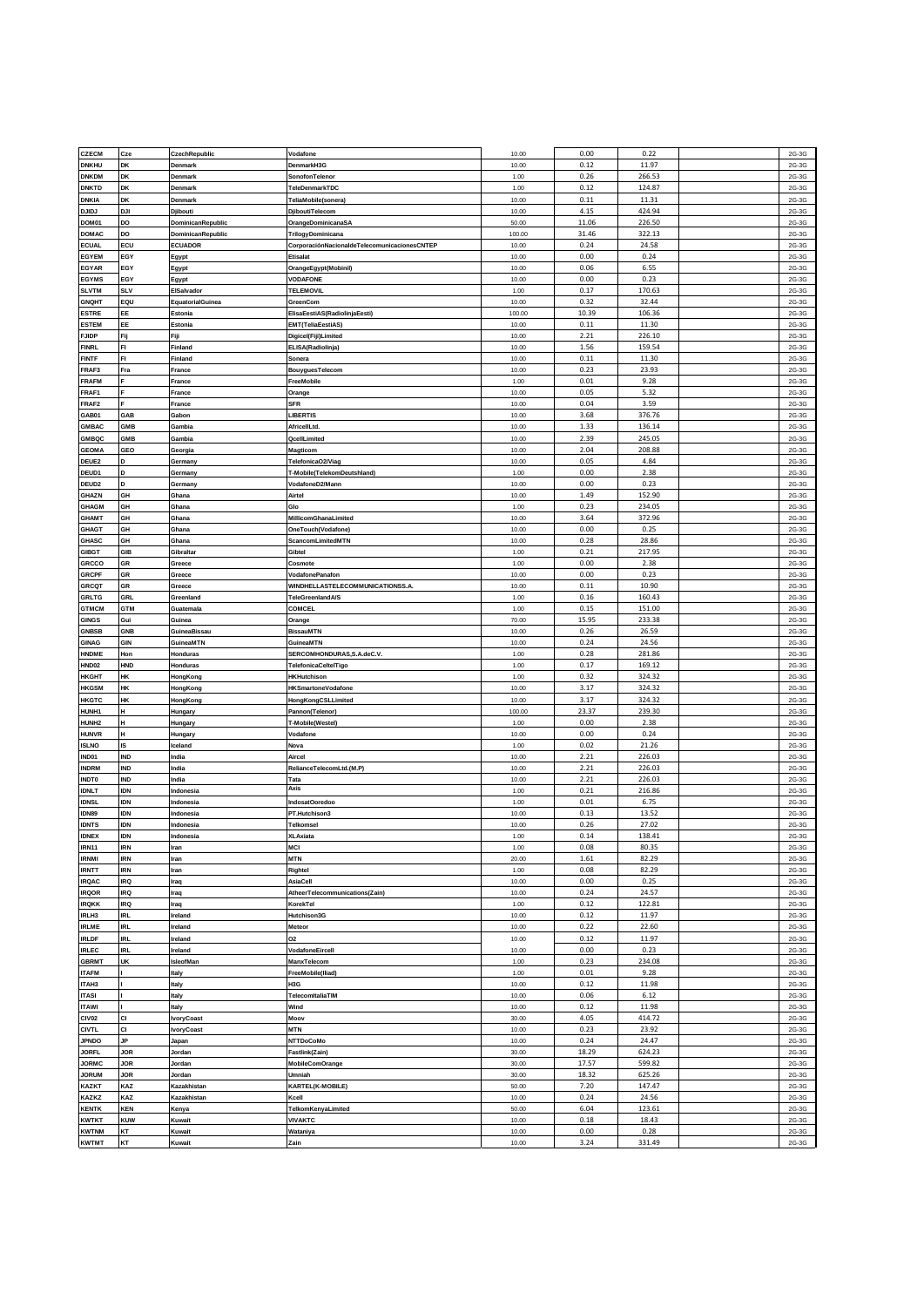| KGZ01                        | Kyr               | Kyrgyzstan             | <b>SkyMobile</b>                         | 10.00          | 2.58         | 264.25           | 2G-3G          |
|------------------------------|-------------------|------------------------|------------------------------------------|----------------|--------------|------------------|----------------|
| VALM.                        | LV                | .atvia                 | LMT                                      | 10.00          | 0.11         | 11.33            | 2G-3G          |
| <b>BRLC</b>                  | LBR               | Liberia                | .onestar                                 | 10.00          | 0.28         | 28.25            | 2G-3G          |
|                              |                   |                        |                                          |                |              |                  |                |
| BY01                         | Lib               | Libya.                 | ElMadar                                  | 10.00          | 1.56         | 159.87           | 2G-3G          |
| LIEVE                        | Lie               | .iechtenstein          | Salt(Orange)                             | 10.00          | 0.07         | 7.44             | 2G-3G          |
| <b>TUOM</b>                  | LT                | Lithuania              | OmnitelLituanie                          | 10.00          | 0.11         | 11.30            | 2G-3G          |
|                              |                   | _uxembourg             |                                          |                |              |                  |                |
| <b>LUXVM</b>                 | Lux               |                        | Orange                                   | 10.00          | 0.05         | 5.32             | 2G-3G          |
| <b>UXPT</b>                  | Lux               | uxembourg.             | POST                                     | 1.00           | 0.00         | 2.38             | 2G-3G          |
| <b>LUXTG</b>                 | Lux               | _uxembourg             | Tango                                    | 1.00           | 0.01         | 7.18             | 2G-3G          |
|                              | <b>MAC</b>        | Macau                  | CTMMacau                                 | 1.00           | 0.36         | 373.29           | 2G-3G          |
| MACCT                        |                   |                        |                                          |                |              |                  |                |
| <b>MKDMM</b>                 | <b>MKD</b>        | Macedonia              | T-Mobile                                 | 100.00         | 30.58        | 313.17           | 2G-3G          |
| MDGCO                        | Mad               | Madagascai             | Airtel(Zain)                             | 10.00          | 2.88         | 294.75           | 2G-3G          |
| <b>MWICT</b>                 | Mal               | Malawi                 | AirtelMalawiLimited                      | 10.00          | 1.50         | 153.34           | 2G-3G          |
|                              |                   |                        |                                          |                |              |                  |                |
| <b>MYSBC</b>                 | MY                | Malaysia               | <b>Maxis</b>                             | 10.00          | 3.09         | 316.68           | 2G-3G          |
| <b>MYSMI</b>                 | <b>MYS</b>        | Malaysia               | <b>UMobileSDNBHD</b>                     | 1.00           | 0.20         | 201.53           | 2G-3G          |
| <b>MDVWM</b>                 | MV                | Maldives               | Wataniya(Oredoo)                         | 10.00          | 2.88         | 294.92           | 2G-3G          |
| <b>MLI02</b>                 | ML                | Mali                   |                                          | 70.00          | 12.15        | 177.74           | 2G-3G          |
|                              |                   |                        | Ikatel-Orange                            |                |              |                  |                |
| <b>MLTGO</b>                 | <b>MLT</b>        | Malta                  | GO                                       | 10.00          | 0.22         | 22.84            | 2G-3G          |
| <b>MLTMM</b>                 | <b>MLT</b>        | Malta                  | MelitaMobileLTD                          | 10.00          | 2.60         | 266.67           | 2G-3G          |
| MLTTL                        | <b>MLT</b>        | Malta                  | VodafoneMalta                            | 10.00          | 0.00         | 0.23             | 2G-3G          |
|                              | <b>MLT</b>        | Malta                  |                                          | 10.00          | 3.11         | 318.56           |                |
| MLTMA                        |                   |                        | VodafoneMaltaMaritime                    |                |              |                  | 2G-3G          |
| <b>MRTCH</b>                 | MR                | Mauritania             | Chinguitel                               | 10.00          | 4.08         | 417.67           | 2G-3G          |
| <b>MUSCP</b>                 | <b>MRU</b>        | <b>Mauritius</b>       | CellplusOrange                           | 1.00           | 0.21         | 219.18           | 2G-3G          |
| <b>MUSMT</b>                 | <b>MRU</b>        | Mauritius              | MahanagarTelephoneMTML                   | 1.00           | 0.22         | 224.17           | 2G-3G          |
|                              |                   |                        |                                          |                |              |                  |                |
| <b>MEXIU</b>                 | <b>MEX</b>        | Mexico                 | AT&TComercializacionMovil,S.deR.L.deC.V. | 1.00           | 0.00         | 4.26             | 2G-3G          |
| MEXN3                        | <b>MEX</b>        | Mexico                 | CommunicacionesNexteldeMexico S.A        | 1.00           | 0.00         | 4.26             | 2G-3G          |
| <b>MEXMS</b>                 | <b>MEX</b>        | Mexico                 | PegasoCom(Telefonica)                    | 10.00          | 0.06         | 5.70             | 2G-3G          |
| <b>MEXTL</b>                 | <b>MEX</b>        | Mexico                 | Telcel                                   | 1.00           | 0.02         | 21.38            | 2G-3G          |
|                              |                   |                        |                                          |                |              |                  |                |
| <b>MDAVX</b>                 | MD                | Moldova                | VoxtelOrange                             | 10.00          | 0.05         | 5.32             | 2G-3G          |
| MCOM1                        | MC                | Monaco                 | MonacoTelecom                            | 100.00         | 12.98        | 132.87           | 2G-3G          |
| MCOM2                        | MC                | Monaco                 | MonacoTelecom                            | 100.00         | 20.77        | 212.71           | 2G-3G          |
|                              |                   |                        |                                          |                |              |                  |                |
| <b>MNETM</b>                 | <b>MNE</b>        | Montenegro             | CrnogorskiTelekoma.d.Podgorica           | 100.00         | 17.28        | 176.98           | 2G-3G          |
| <b>MNEMT</b>                 | <b>MNE</b>        | Montenegro             | <b>MTEL</b>                              | 10.00          | 1.60         | 163.36           | 2G-3G          |
| MARM1                        | <b>MOR</b>        | Morocco                | MarocTelecomIAM                          | 10.00          | 0.23         | 23.93            | 2G-3G          |
| <b>MARMT</b>                 | <b>MOR</b>        | Morocco                | MédiTelecom                              | 1.00           | 0.02         | 23.67            | 2G-3G          |
|                              |                   |                        |                                          |                |              |                  |                |
| MARM3                        | <b>MOR</b>        | Morocco                | Wana(INWI)                               | 20.00          | 5.32         | 272.27           | 2G-3G          |
| MOZVC                        | MOZ               | Mozambique             | Vodacom                                  | 10.00          | 0.00         | 0.25             | 2G-3G          |
| <b>MMROM</b>                 | MMR               | Myanmar                | Ooredoo                                  | 10.00          | 0.06         | 6.34             | 2G-3G          |
|                              |                   |                        |                                          |                | 2.52         |                  |                |
| <b>MMRTN</b>                 | Mya               | Myanmar                | TelenorMyanmarLimited                    | 10.00          |              | 258.05           | 2G-3G          |
| <b>NLDPT</b>                 | <b>NL</b>         | Vetherlands            | <b>KPNMobile</b>                         | 1.00           | 0.26         | 265.74           | 2G-3G          |
| <b>NLDLT</b>                 | <b>NL</b>         | Vetherlands            | LibertelVODAFONE                         | 10.00          | 0.00         | 0.23             | 2G-3G          |
| <b>NLDPN</b>                 | NL                | Vetherlands            | T-Mobile                                 | 1.00           | 0.00         | 2.38             | 2G-3G          |
|                              |                   |                        |                                          |                |              |                  |                |
| <b>NZLBS</b>                 | NZ                | NewZealand             | Vodafone                                 | 10.00          | 0.00         | 0.24             | 2G-3G          |
|                              |                   |                        |                                          |                |              |                  |                |
| <b>NERTL</b>                 | <b>NER</b>        | Niger                  | Moov                                     | 10.00          | 3.16         | 324.01           | 2G-3G          |
|                              |                   |                        |                                          |                |              |                  |                |
| <b>NGAEM</b>                 | NG                | Nigeria                | Etisalat                                 | 1.00           | 0.17         | 171.53           | 2G-3G          |
| <b>NGAGM</b>                 | NG                | Nigeria                | GLO                                      | 1024.00        | 258.05       | 258.05           | 2G-3G          |
| <b>NGAMN</b>                 | <b>NG</b>         | Nigeria                | <b>MTN</b>                               | 10.00          | 0.25         | 25.88            | 2G-3G          |
| <b>NORTM</b>                 | N                 | Norway                 | <b>TelenorMobil</b>                      | 1.00           | 0.19         | 194.46           | 2G-3G          |
|                              |                   |                        |                                          |                |              |                  |                |
| NORNC                        |                   | Norway                 | TeliaNorgeAS                             | 10.00          | 0.11         | 11.21            | 2G-3G          |
| OMNGT                        | OMN               | Oman                   | <b>OmanMOBILE</b>                        | 10.00          | 0.12         | 12.33            | 2G-3G          |
| OMNNT                        | OMN               | Oman                   | Ooredoo                                  | 10.00          | 0.00         | 0.25             | 2G-3G          |
|                              |                   |                        |                                          |                |              |                  |                |
| <b>NORAM</b>                 | NO                | Onboard                | Aeromobile                               | 50.00          | 18.00        | 368.63           | 2G-3G          |
| <b>CHEOA</b>                 | CHE               | Onboard                | OnAir                                    | 10.00          | 4.19         | 429.32           | 2G-3G          |
| <b>ITAGT</b>                 | Onb               | Onboard                | TelecomitaliaTIMMaritime                 | 20.00          | 2.60         | 133.01           | 2G-3G          |
| PANDC                        | PAN               | Panama                 | Digicel                                  | 10.00          | 27.53        | 281.86           | 2G-3G          |
|                              |                   |                        |                                          |                |              |                  |                |
| <b>PANMS</b>                 | PAN               | Panama                 | <b>TELEFONICA</b>                        | 10.00          | 0.26         | 26.30            | 2G-3G          |
| PNGDP                        | Pap               | PapuaNewGuinea         | DigicelPNGLimited                        | 10.00          | 2.11         | 216.43           | 2G-3G          |
| PRYNP                        | PRY               | Paraguay               | <b>NucleoPersonal</b>                    | 50.00          | 9.60         | 196.61           | 2G-3G          |
| PRYTC                        | PRY               | Paraguay               | TelefonicaTelecel                        | 1.00           | 0.03         | 27.03            | 2G-3G          |
|                              |                   |                        |                                          |                |              |                  |                |
| PERTM                        | PER               | Peru                   | Claro                                    | 1.00           | 0.29         | 296.96           | 2G-3G          |
| PERN3                        | PER               | Peru                   | Nextel                                   | 1.00           | 0.06         | 59.39            | 2G-3G          |
| PERMO                        | PER               | Peru                   | TelefonicaMovilesS.A                     | 10.00          | 0.28         | 28.76            | 2G-3G          |
| PHLGT                        | <b>PHL</b>        | Philippines            | GlobeTelecom                             | 1.00           | 0.29         | 301.99           | 2G-3G          |
|                              |                   |                        |                                          |                |              |                  |                |
| PHLSR                        | Phi               | Philippines            | Smart                                    | 10.00          | 2.46         | 251.66           | 2G-3G          |
| POL02                        | PL.               | Poland                 | ERA(PTCGSM)                              | 1.00           | 0.00         | 2.36             | 2G-3G          |
| POLP4                        | PL.               | Poland                 | Play                                     | 50.00          | 6.13         | 125.50           | 2G-3G          |
|                              | <b>PL</b>         |                        |                                          |                |              |                  |                |
| POLKM                        |                   | Poland                 | Polkomtel                                | 10.00          | 0.23         | 23.40            | 2G-3G          |
| POL03                        | PL                | Poland                 | <b>PTKCentertel</b>                      | 10.00          | 0.05         | 5.25             | 2G-3G          |
| PRTTL                        |                   | Portugal               | VodafoneTelecel                          | 10.00          | 0.00         | 0.23             | 2G-3G          |
| PRICL                        | Pue               | PuertoRico             | Claro                                    | 10.00          | 1.56         | 159.55           | 2G-3G          |
|                              |                   |                        |                                          |                |              |                  |                |
| QATQT                        | QAT               | Qatar                  | Q-Tel(Oreedoo)                           | 30.00          | 0.01         | 0.25             | 2G-3G          |
| QATB1                        | QAT               | Qatar                  | Vodafone                                 | 10.00          | 0.00         | 0.25             | 2G-3G          |
| ROMMR                        | <b>ROM</b>        | Romania                | Orange                                   | 10.00          | 0.05         | 5.32             | 2G-3G          |
| ROM05                        | ROM               | Romania                | <b>RCS&amp;RDS</b>                       | 1.00           | 0.05         | 53.18            | 2G-3G          |
|                              |                   |                        |                                          |                |              |                  |                |
| ROMMF                        | ROM               | Romania                | VodafoneRomania(Mobifon)                 | 10.00          | 0.00         | 0.23             | 2G-3G          |
| RUSBD                        | RUS               | ₹ussia                 | KBImpulsVimpelcom                        | 10.24          | 4.19         | 419.07           | 2G-3G          |
| <b>RUSNW</b>                 | <b>RUS</b>        | Russia                 | NorthWestGSMMegafon                      | 1.00           | 0.02         | 18.43            | 2G-3G          |
|                              |                   |                        |                                          |                |              |                  |                |
| RUS <sub>17</sub>            | <b>RUS</b>        | Russia                 | OJSCRostelecom""                         | 10.00          | 0.24         | 24.57            | 2G-3G          |
| <b>RUST2</b>                 | <b>RUS</b>        | Russia                 | Tele2(COMVIQ)                            | 10.00          | 0.24         | 24.57            | 2G-3G          |
| RWAAR                        | RWA               | ₹wanda                 | Airtel                                   | 10.00          | 0.86         | 88.48            | 2G-3G          |
| RWAMN                        | <b>RWA</b>        | Rwanda                 | <b>MTN</b>                               | 10.00          | 0.24         | 24.56            | 2G-3G          |
|                              |                   |                        |                                          |                |              |                  |                |
| <b>RWATG</b>                 | <b>RWA</b>        | Rwanda                 | Tigo                                     | 10.00          | 1.97         | 201.33           | 2G-3G          |
| <b>STPST</b>                 | STP               | SaoTomeandPrincipe     | CST                                      | 100.00         | 19.09        | 195.43           | 2G-3G          |
| <b>ARETH</b>                 | Sat               | Satellite              | Thuraya                                  | 10.00          | 3.60         | 368.69           | 2G-3G          |
| SAUET                        | <b>KSA</b>        | SaudiArabia            | <b>MobilyEtisalat</b>                    | 10.00          | 0.00         | 0.26             | 2G-3G          |
|                              |                   |                        |                                          |                |              |                  |                |
| <b>SAUAJ</b>                 | <b>KSA</b>        | SaudiArabia            | <b>STC</b>                               | 10.00          | 0.18         | 18.43            | 2G-3G          |
| <b>SAUZN</b><br><b>SENEX</b> | <b>KSA</b><br>Sen | SaudiArabia<br>Senegal | Zain                                     | 10.00<br>10.00 | 1.59<br>4.08 | 162.39<br>417.67 | 2G-3G<br>2G-3G |